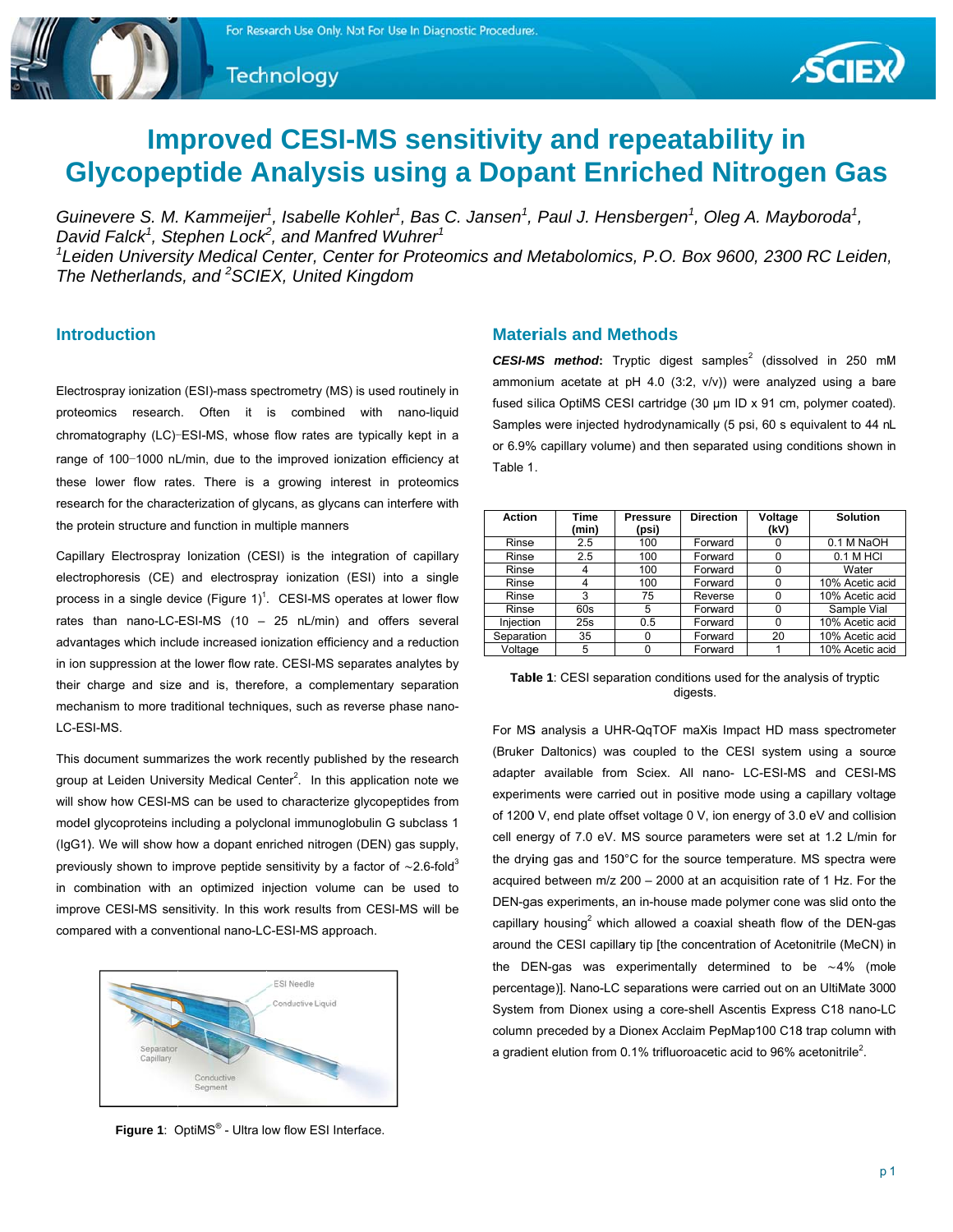

#### **Results**

The best source conditions for the CESI-MS (determined based on signal intensities, background noise, in-source fragmentation and repeatability of the relative abundances of tryptic glycopeptides from polyclonal IgG) indicated that MeCN as dopant gave the best results and similar to what was reported for nano-LC-ESI-MS<sup>2</sup>. Figure 2, compares the relative peak areas observed for glycopeptides with or without DENgas and demonstrate a ~2-fold enhancement for all glycopeptides when the DEN-gas was used. Moreover, the addition of DEN-gas led to a lower abundance of noise and interferences over the whole MS detection range (i.e., m/z 200-2000), especially in the region between m/z 500-800 which showed the highest level of background interferences (Figure  $3)$ .



Figure 2 (S-8). Differences in peak areas and signal-to-noise ratio (S/N)



observed for the tryptic fucosylated glycopeptides from polyclonal antibody IgG. CE-ESI-MS (light blue) and CE-ESI-MS with DEN-gas setup (dark blue) with (A) Absolute peak areas and (B) S/N ratios.

Figure 3 (S-9). Background spectra collected between 4.5 and 5.5 min from the analysis of tryptic glycopeptides. (A1) MS spectrum obtained with conventional CESI-MS setup and (B1) CESI-MS using DEN-gas.

Limits of Detection (LODs) were determined for the G2F glycopeptide of IgG monoclonal antibody (mAb) 1 for both CESI-MS and nano-LC-ESI-MS. Table 2 highlights the lowest concentration that was detected with a S/N ratio ≥3.

|                   | $lgG$ conc $(pg/\mu L)$ | IgG injected amount (pg) |
|-------------------|-------------------------|--------------------------|
| Nano LC-ESI-MS    | 250                     | 250                      |
| CESI-MS           | 75                      | 3.3                      |
| CESI-MS + DEN gas |                         | 0.1                      |

Table 2. Limits of Detection observed (lowest concentration where the detected S/N ratio was ≥3) for IqG G2F qlycopeptide of IqGmAb1in nano-LC-ESI-MS and CESI-MS with and without DEN-Gas.

These results are also depicted in Figure 4 which shows the differences observed in the S/N ratios between the three methods at relatively high, medium, and low concentrations.



Figure 4. Peak areas of tryptic Fc N-glycopeptide G1F from the IgGmAb1 obtained with nano-LC-ESI-MS, conventional CE-ESI-MS, and CE-ESI-MS with DEN-gas at different concentrations. (A) Peak areas observed at relatively high, medium, and low concentrations. Magnifications of the middle and low concentration is displayed in (B) Peak areas observed at 1.25 ng/uL and (C) Peak areas observed at 0.13 ng/µL. This concentration was below the LOD of nano-LC-ESI-MS and hence G1F was not detected (\*). Error bars represent the standard deviation ( $N = 3$ ). The PEP illustrates the tryptic peptide sequence EEQYNSTYR.

At relatively low concentrations (Figure 4C), no signal was detected with the reference method (nano-LC-ESI-MS) while CE-ESI-MS with DENgas led to higher S/N ratios (10-fold) compared to the conventional